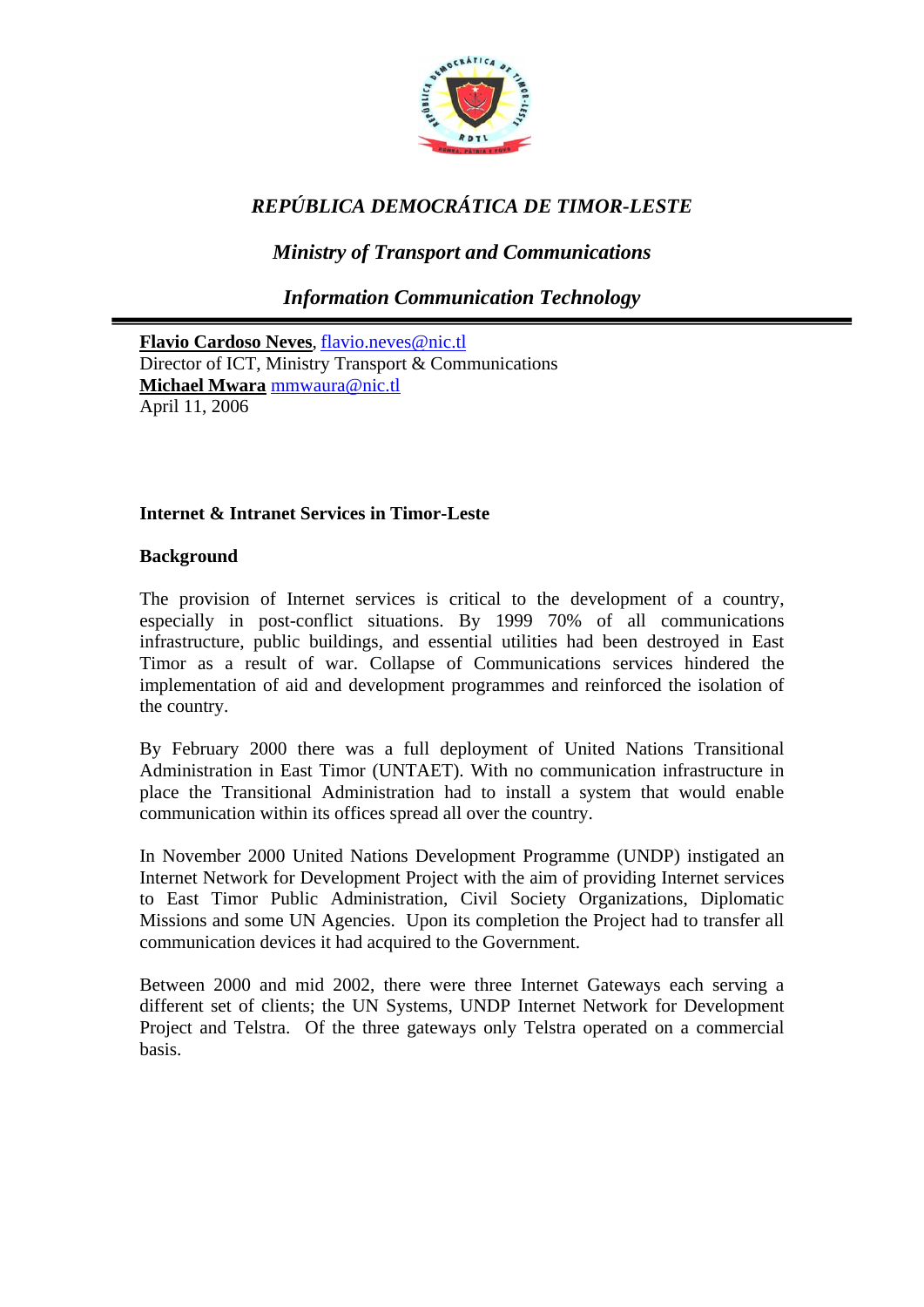## **Connectivity Providers - Contact Data**

## Timor Telecom

[http://www.timortelecom.tp](http://www.timortelecom.tp/) - http://www.timortelecom.tl

## **Internet & Intranet:**

In July 2002, through an International Telecommunication tender, Timor Telecom won the bid to 'Build Operate & Transfer' BOT telecommunication services for Timor-Leste. TT signed contract agreements to operate telecommunications services in Timor-Leste for a period of 15 years; the contract also included operating country's commercial Internet gateway.

TT has established regional access points in all the thirteen districts and interlinking all the districts via a Microwave Network. Services within the districts depend on how far the clients are from the access points. (Incase of lease lines). Besides the Internet Services TT also offers Data Circuits of multiples of 64K and thereby allowing organizations with offices spread out in the country to communicate; prices depend on distance and circuit capacity.

The United Nations Office, UN agencies and some diplomatic missions have their own gateways and Internet services within these organizations are for internal use only. In this case TT is only used as a backup.

## **Government Network**:

In March 2005 the United Nations Mission Office (UNMISET) donated its Nation wide Microwave and Wireless Network infrastructure to the Government. This has gone a long way in promoting Government connectivity services to the districts. Through this setup, some of the government offices in the districts have Internet services. There are plans to use the same infrastructure to transfer TV news/data to and from the districts. Plans are also underway to upgrade the current Internet bandwidth of 2Mbps to 3Mbps or 4Mbps so as to cater sufficiently for all Government offices within the country.

## **Challenges:**

## **Cost**

In those areas where the infrastructure has been developed, Internet may be perceived as an all-round good deal for businesses. But not every business has an opportunity to take advantage of the Internet. In Timor-Leste, the cost in some cases can make access and use of the Internet prohibitive. In addition, the infrastructure may simply not be developed in remote areas, making access at any cost impossible.

Consumers also have to pay heavily for computers and communications devices as these devices have to be imported from neighbouring countries.